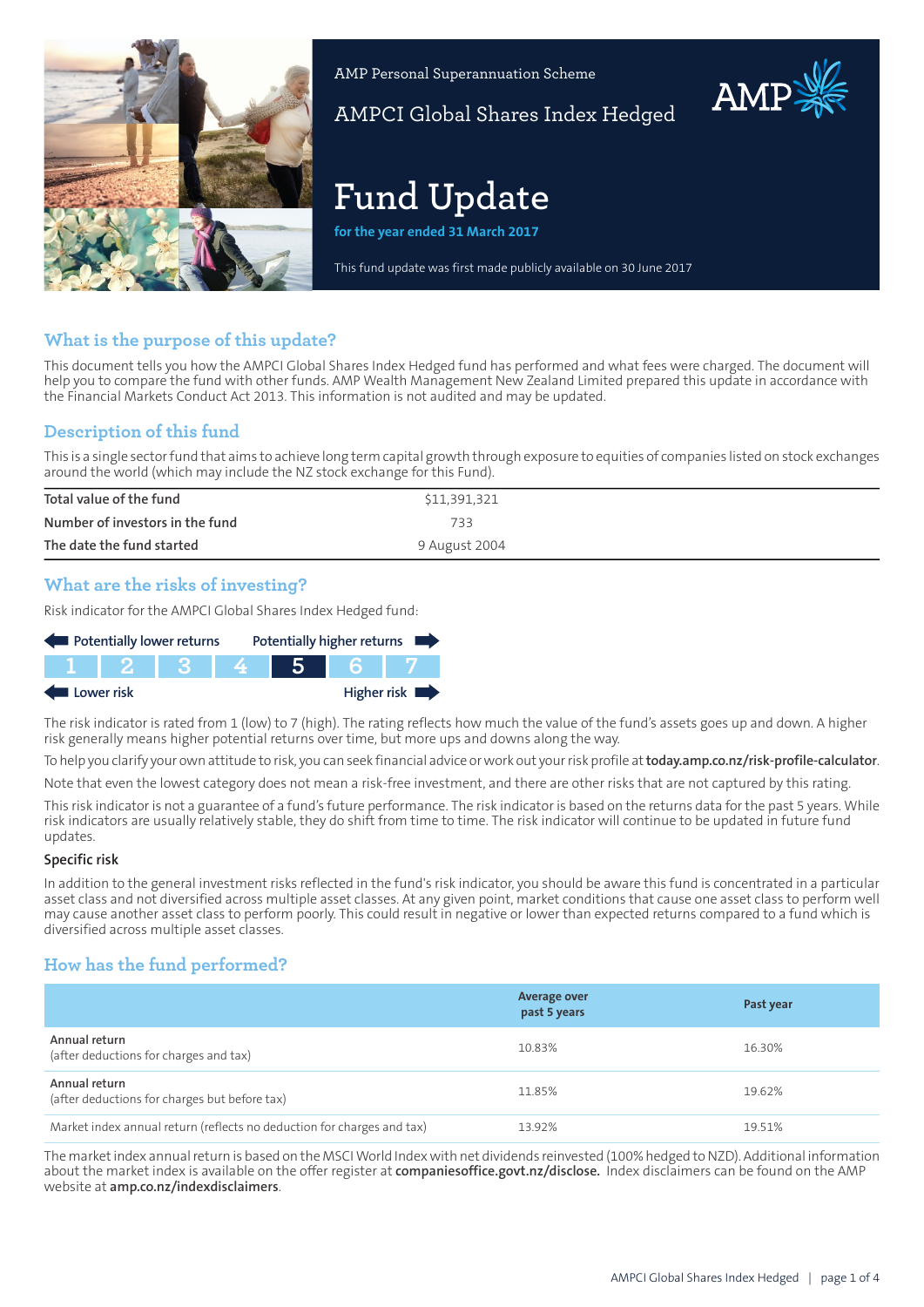#### **Annual return graph**



This shows the return after fund charges and tax for each of the last 10 years ending 31 March. The last bar shows the average annual return for the last 10 years, up to 31 March 2017.

**Important:** This does not tell you how the fund will perform in the future.

#### **What fees are investors charged?**

Investors in the AMPCI Global Shares Index Hedged fund are charged fund charges. In the year to 31 March 2017 these were:

|                                             | % net asset value                                                        |
|---------------------------------------------|--------------------------------------------------------------------------|
| Total fund charges                          | 1.34%                                                                    |
| Which are made up of -                      |                                                                          |
| Total management and administration charges | 1.34%                                                                    |
| Including -                                 |                                                                          |
| Manager's basic fee                         | 0.95%                                                                    |
| Other management and administration charges | 0.39%                                                                    |
| Total performance-based fees                | 0.00%                                                                    |
| <b>Other charges</b>                        | Dollar amount per investor or description<br>of how charge is calculated |
| <b>NIL</b>                                  |                                                                          |

Investors may also be charged individual action fees for specific actions or decisions (for example, for withdrawing from or switching funds). Small differences in fees and charges can have a big impact on your investment over the long term.

#### **Example of how this applies to an investor**

Craig had \$10,000 in the fund at the start of the year and did not make any further contributions. At the end of the year, Craig received a return after fund charges were deducted of \$1,630.00 (that is 16.30% of his initial \$10,000). Craig also paid \$0.00 in other charges. This gives Craig a total return after tax of \$1,630.00 for the year.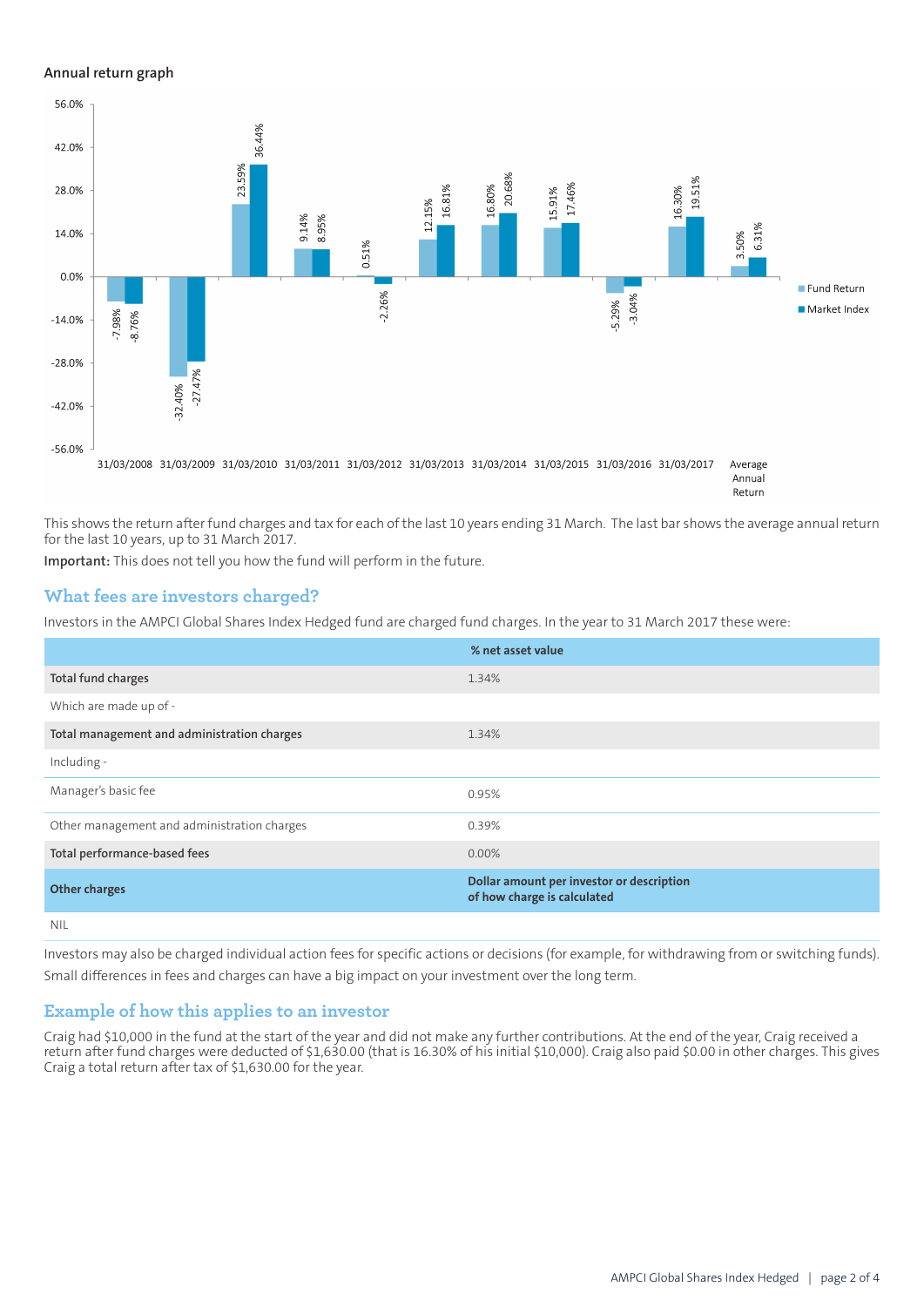## **What does the fund invest in?**

## **Actual investment mix<sup>1</sup>**

This shows the types of assets that the fund invests in.



### **Target investment mix**

This shows the mix of assets that the fund generally intends to invest in.

| <b>Asset Type</b>            | <b>Allocation</b> |
|------------------------------|-------------------|
| Cash and cash equivalents    | 0.00%             |
| New Zealand fixed interest   | $0.00\%$          |
| International fixed interest | 0.00%             |
| Australasian equities        | 0.00%             |
| International equities       | 100.00%           |
| Listed property              | $0.00\%$          |
| Unlisted property            | 0.00%             |
| Commodities                  | 0.00%             |
| Other                        | $0.00\%$          |

## **Top 10 investments<sup>1</sup>**

|    | <b>Name</b>         | Percentage<br>of fund<br>net assets | <b>Asset Type</b>      | Country              | <b>Credit rating</b><br>(if applicable) |
|----|---------------------|-------------------------------------|------------------------|----------------------|-----------------------------------------|
|    | Apple Inc           | 2.17%                               | International equities | <b>United States</b> | N/A                                     |
| 2  | Microsoft Corp      | 1.36%                               | International equities | United States        | N/A                                     |
| 3  | Amazon.com Inc.     | 1.01%                               | International equities | United States        | N/A                                     |
| 4  | Exxon Mobil Corp    | 0.99%                               | International equities | United States        | N/A                                     |
| 5  | Johnson & Johnson   | 0.98%                               | International equities | <b>United States</b> | N/A                                     |
| 6  | Facebook Inc.       | 0.92%                               | International equities | <b>United States</b> | N/A                                     |
| 7  | JPMorgan Chase & Co | 0.91%                               | International equities | United States        | N/A                                     |
| 8  | Wells Fargo & Co    | 0.76%                               | International equities | United States        | N/A                                     |
| 9  | General Electric Co | 0.76%                               | International equities | United States        | N/A                                     |
| 10 | Alphabet Inc        | 0.75%                               | International equities | United States        | N/A                                     |

The top 10 investments make up 10.61% of the fund.